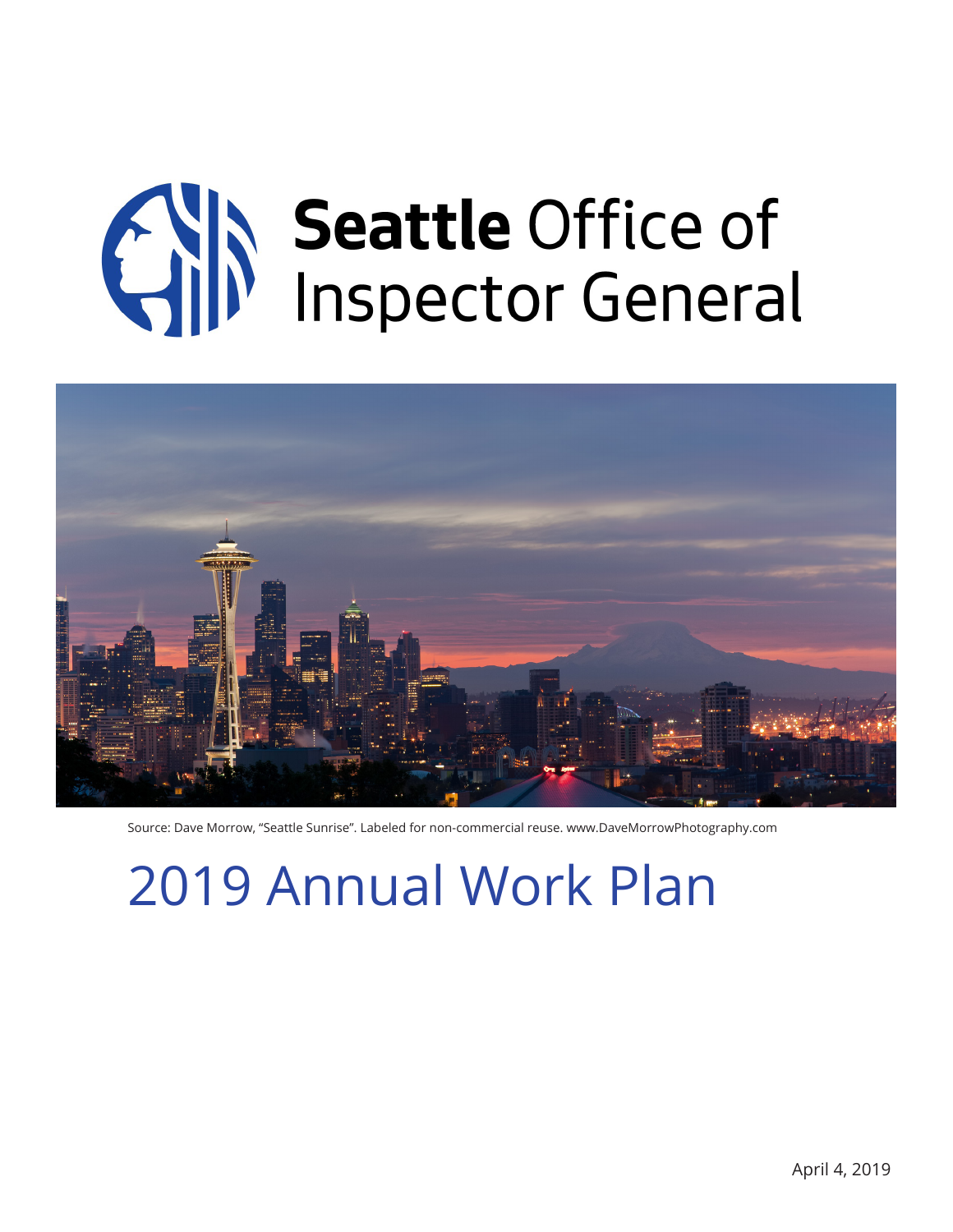# **Table of Contents**

## Establishment of the Office and Primary Functions...................................2 Areas of Interest..............................................................................................4 Audit Plan.........................................................................................................8 Special Projects..............................................................................................11 Policy Work....................................................................................................13 Inter-Agency Requests..................................................................................14 Highlights from 2018....................................................................................16 Attachment 1: Work Plan Addendum.........................................................19 Attachment 2: Work Plan Amendments.....................................................21

# **Establishment of the Office of Inspector General**

**Primary OIG Functions**

The City of Seattle Office of Inspector General for Public Safety (OIG) was established in 2017 by Ordinance 125315 (the policy accountability ordinance) to help ensure the delivery of constitutional, accountable, effective, and respectful police services to the people of Seattle. OIG works closely with two other civilian-led departments that provide oversight to the Seattle Police Department (SPD) - the Community Police Commission (CPC) and the Office of Police Accountability (OPA). OIG provides systemic oversight by auditing and reviewing the management practices and policies of SPD and OPA to ensure the City maintains its course in prioritizing police reform in accordance with the goals of the 2012 federal consent decree.1

Lisa Judge was confirmed by the City Council on April 30, 2018, as the inaugural Inspector General (IG). The office opened in mid-May and has now been operational for six months. The IG's vision is for an oversight agency that objectively and effectively supports informed, compassionate policing. The credibility of OIG as an effective agent for sustained reform requires (1) a fundamental commitment of the team to objectivity and accuracy, (2) empathy for community concerns and perspectives on policing, and (3) an understanding of law enforcement principles, law, and tactics for safe and effective policing.

In fulfilling the duties established by Ordinance 125315, OIG conducts audits, reviews, investigations, and policy work, all informed by community engagement and stakeholder partnerships (see Figure 1, OIG structure).

## **1. Audits**

OIG audits are guided by the Generally Accepted Government Auditing Standards (GAGAS), also known as the Yellow Book. These standards provide a rigorous framework for conducting consistent, objective audits of SPD. At times, OIG may also conduct reviews, studies, or special projects not governed by GAGAS; these may be performed by either audit staff or policy analysts. An audit plan is included as a component of the OIG work plan, but it should be recognized that audit priorities can shift throughout the year as new information becomes available.

<sup>1</sup> *United States of America v. City of Seattle*, 12. Civ. 1282 (JLR)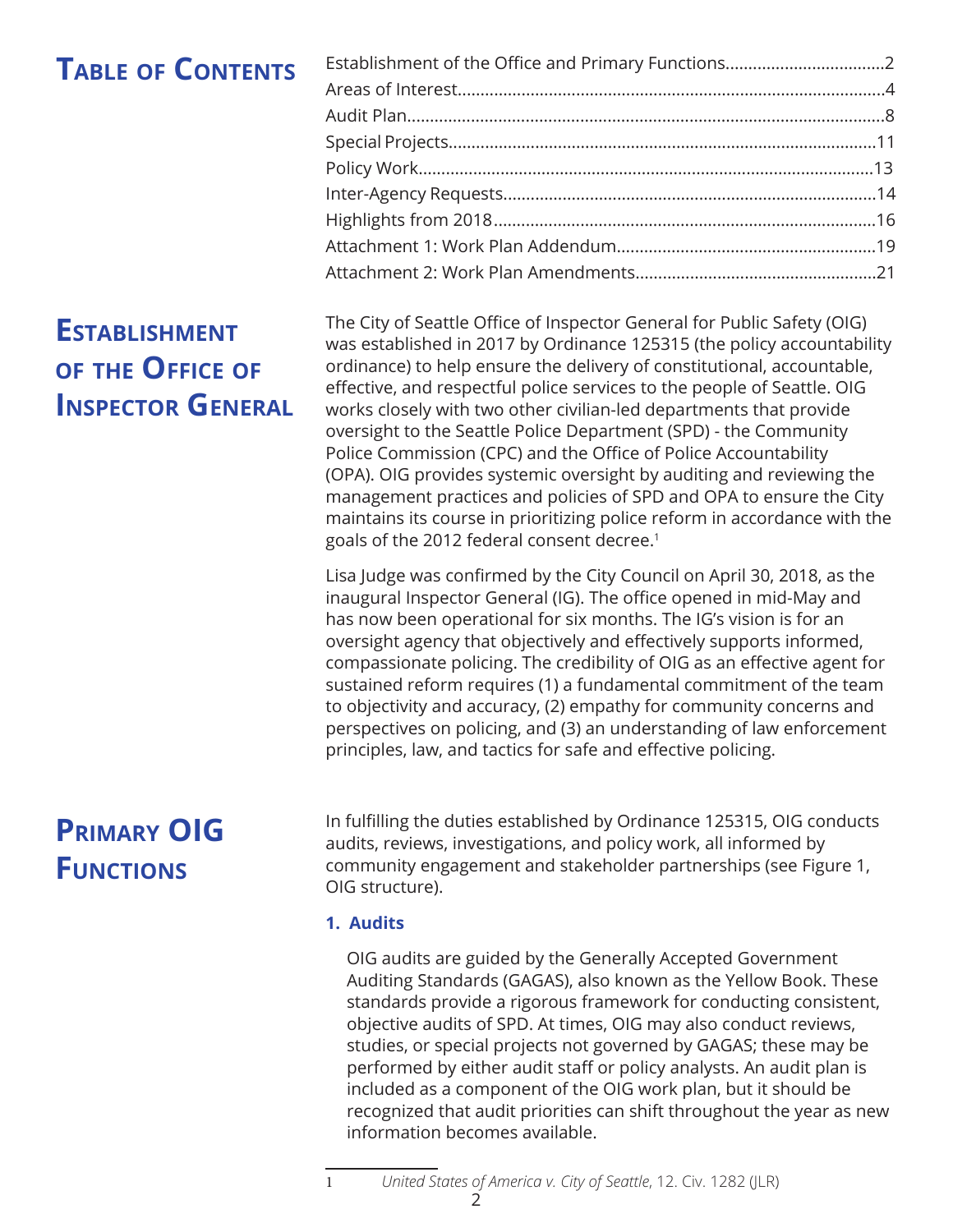## **2. Classification and Investigation Review**

OIG investigations staff perform reviews and/or certifications of OPA classifications and investigations, a function that was performed by an OPA Auditor prior to implementation of the accountability ordinance. This body of work entails reviewing OPA complaints for appropriateness of classifications and certifying whether investigations are thorough, timely, and objective. In addition, in the event a complaint is received about an OPA staff member, OIG may conduct the investigation when a conflict of interest prevents OPA from doing so.

## **3. Data-Driven Policy Work**

OIG serves as a clearinghouse for identifying innovations and best practices in policing and criminal justice. OIG will convene meetings, symposiums, and forums to discuss and share developments and improvements in law enforcement accountability and oversight. Specifically, OIG will identify and disseminate information on management policies, personnel practices, organizational structures, and information technology systems that can provide public safety while protecting civil liberties and maintaining community trust.

## **4. Partnerships and Outreach**

Effective communications and outreach are essential to supporting the work of OIG. Increasing OIG understanding of community issues and concerns will be one of the first operational priorities of 2019. In cooperation with CPC, OIG will promote conversations between community and police about police reform, best practices, and how to decrease misconduct through the use of models consistent with constitutional policing strategies and tactics.



## **Figure 1: OIG Organizational Chart**

*OIG seeks to objectively and effectively support informed, compassioante policing.*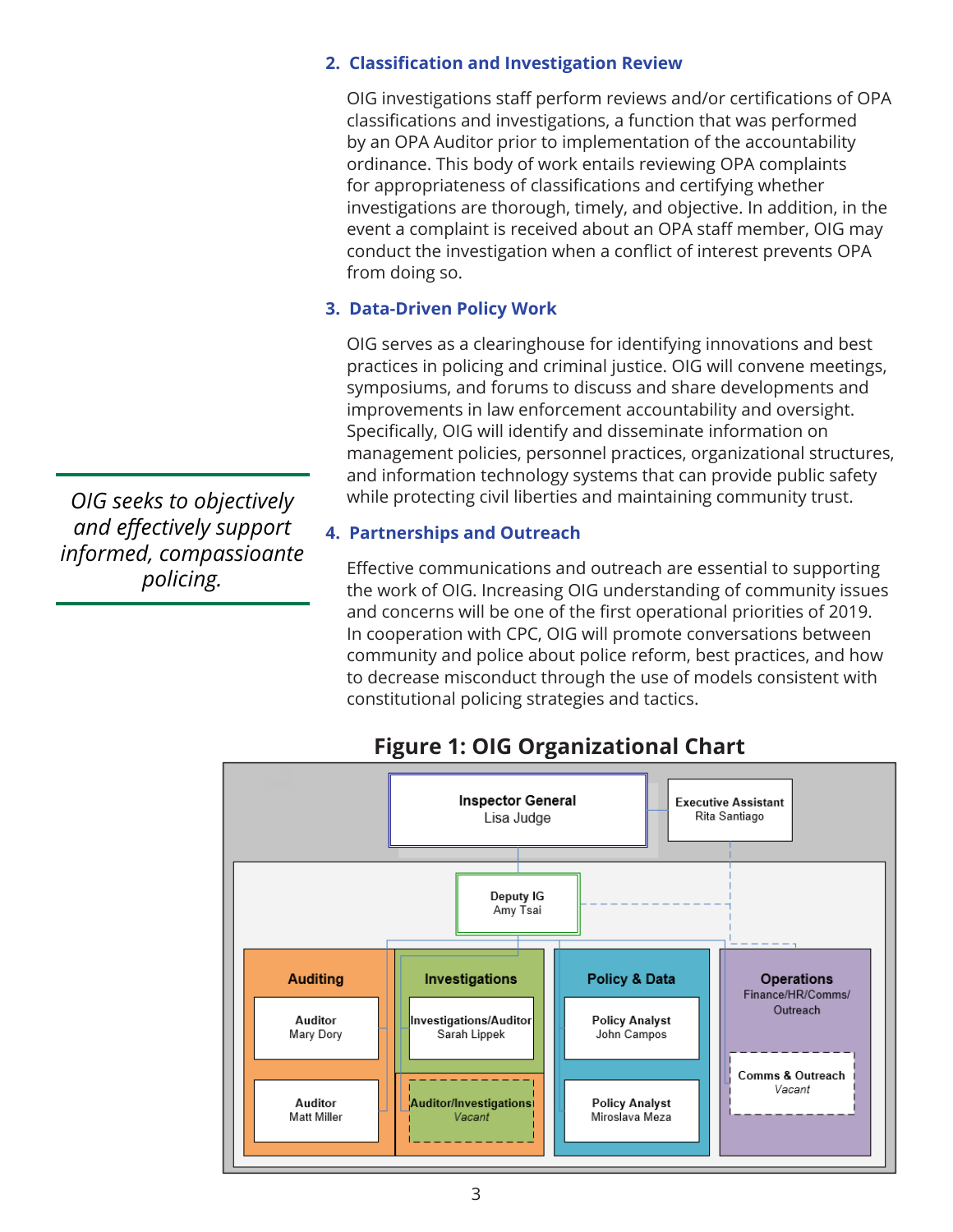## **Work Plan Requirements**

OIG is charged with creating an annual work plan and submitting it to the Council by January 1.2 The IG may modify the work plan during the year to accommodate emergent issues, taking into account budget constraints and the need to balance a range of priorities.

This work plan addresses priority areas identified by OIG, in addition to suggestions offered by other stakeholders. Where OPA and CPC suggestions are not incorporated into the work plan, the work plan provides an explanation of the decision as per Ordinance 125315.

Among the duties identified in the police accountability ordinance, OIG is charged with conducting audits and reviews of SPD operations. The purpose is to determine whether SPD is delivering "constitutional, professional, and effective police services consistent with best practices, and meeting its mission in a way that reflects the values of Seattle's diverse communities."<sup>3</sup> Out of the City's three police oversight entities, the audit and review function is an authority and responsibility that is unique to OIG. **Areas of Interest**

> Audits are both an important oversight tool employed by OIG and one of the most resource-intensive of OIG functions. This is in part because OIG aims to conduct high-quality audits that conform to federal standards and because the subject of the audits, SPD, is a large, complex entity.4

> The police accountability ordinance identifies fifteen areas for potential audit or review. These areas reflect a history of community concerns, issues identified by the federal consent decree, and SPD practices that have drawn public attention. This work plan describes the activities of OIG in 2018 relative to these areas and identifies topics for which OIG intends to devote staff and resources in 2019. Specific projects for which reports will be produced are further described in the Audit and Special Projects sections. It should be noted that the list below is a starting point for discussion and is not meant to be exhaustive; the auditing and review authority of OIG extends broadly to "any and all SPD and OPA operations, and criminal justice system operations that involve SPD or OPA."5

Grouped by common categories, the areas identified by the police accountability ordinance include the following:

## **• Administrative investigation unit processes such as force review and collision review;**

In 2018, OIG attended Force Review Board meetings on a weekly basis. Use of force is a subject of central interest to the consent decree and has undergone significant scrutiny.

<sup>2</sup> Ordinance 125315, 3.29.240.F

<sup>3</sup> Ordinance 125315, 3.29.270.A

<sup>4</sup> SPD has a 2019 adopted budget of \$398.5 million and over 2,100 fulltime equivalents (Ordinance 125724).

<sup>5</sup> Ordinance 125315, 3.29.200.E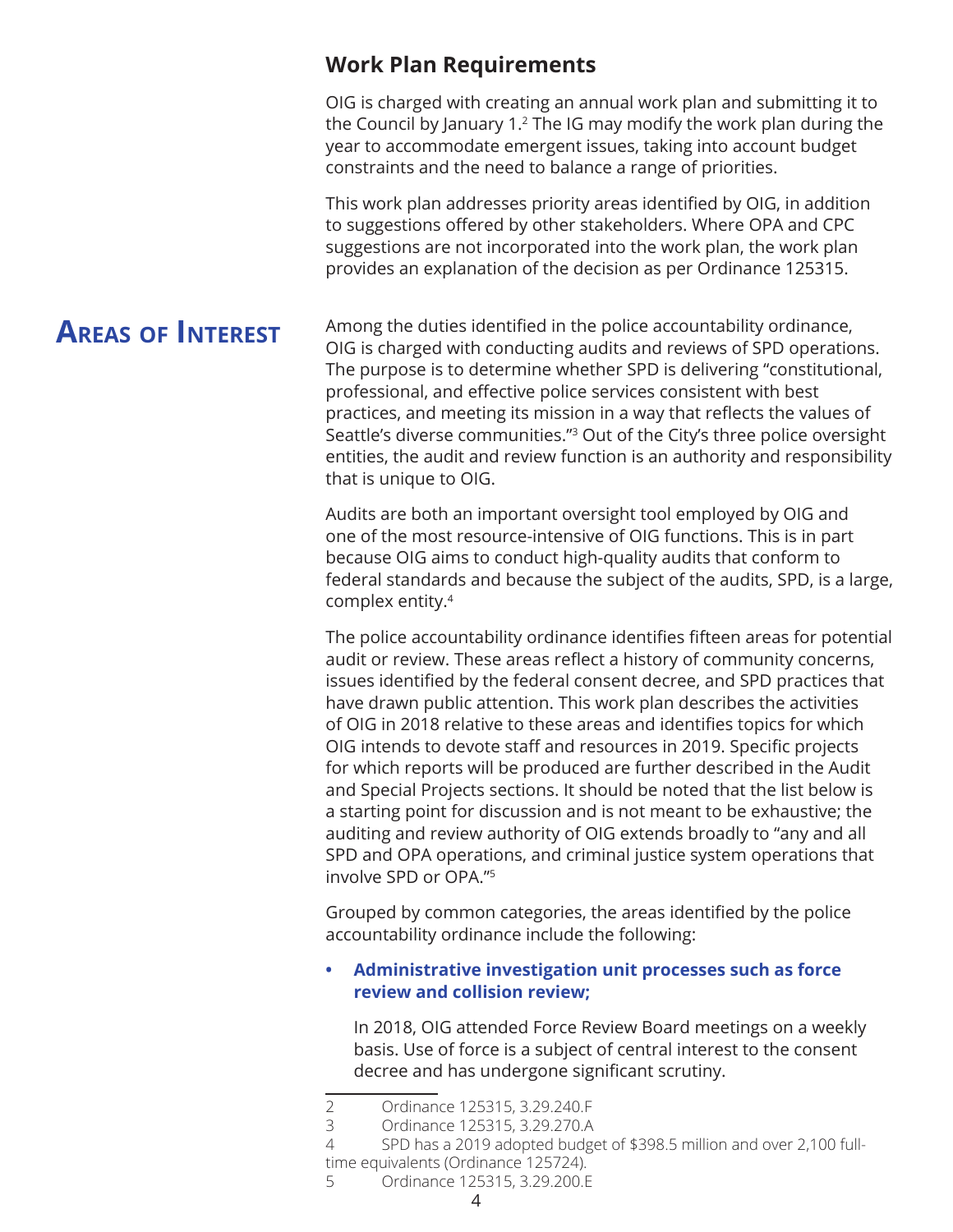In 2019, OIG will continue to observe and evaluate the effectiveness of SPD administrative investigation unit processes in meeting the goals of the consent decree. There is no specific project on this topic planned at this time for 2019, but OIG participation in forcerelated activities continues to significantly inform the work of the office and its understanding of SPD internal processes.

## **• SPD crime data and SPD's overall crime data collection and reporting practices, technology, and systems of data collection, management, and analysis;**

In 2018, OIG attended SeaStat meetings on a biweekly basis and began meeting with SPD to better understand the new Data Analytics Platform (DAP) and its potential uses. SPD's sophisticated data collection and reporting tools present an incredible opportunity to use data to support effective policies, practices, and strategies. It is also a challenge to filter the extensive data and use the information meaningfully and accurately. In 2019, OIG expects to onboard analytical staff who will help assess the accuracy and effectiveness of SPD data use and identify areas for future inquiry.

**• Recruitment, hiring, post-Academy and in-service training, promotions, assignments, use of overtime, secondary employment, deployment, and supervision, including command and front-line supervisory functions;**

In 2018, OIG staff attended numerous post-Basic Law Enforcement Academy trainings for new officers and participated in patrol ride-alongs. SPD takes great pride in its training program, and in 2019 OIG looks forward to continuing to work with SPD to provide feedback on training curricula.

In 2019, OIG will engage in discussions with CPC and OPA on their collective charge under the police accountability ordinance to provide input to SPD on the formation of a secondary employment office, with recognition of and respect for potential collective bargaining implications. As discussed in the audit plan, in 2019 OIG will conduct an audit of SPD officer retention. This is consistent with the mandate of the police accountability ordinance for OIG, in partnership with CPC, to periodically evaluate the diversity of SPD's work force and assess if there are unfair impediments to hiring and retaining diverse and skilled officers.

## **• The effectiveness of any early intervention or performance mentoring system in supporting improved officer performance and mitigating misconduct;**

SPD's early intervention system (EIS) is a subject of the consent decree. In 2018, OIG met with the Monitoring Team to learn about the Monitoring Team's oversight work and how it intersects with OIG present and future responsibilities. While EIS is a subject being addressed in the consent decree sustainment plan, in 2019, OIG will support SPD's efforts to explore options for alternative effective peer intervention systems.

*SPD's sophisticated data collection and reporting tools present an incredible opportunity to use data to support effective policies, practices, and strategies.*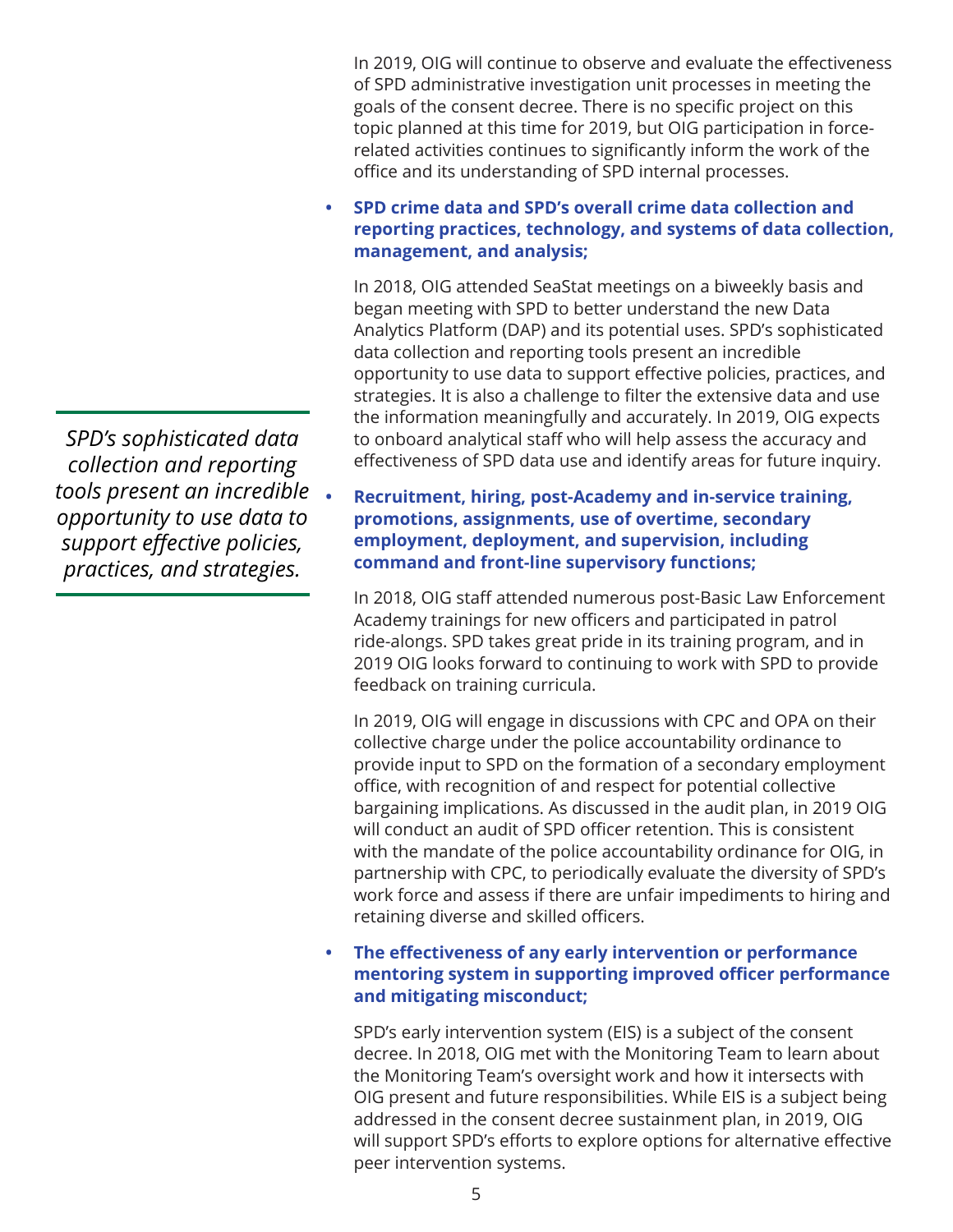#### **• The acquisition of, uses, and significant changes to tactical equipment, vehicles, facilities, and uniforms;**

In 2018, OIG reviewed some of SPD's asset management practices with SPD. There is no equipment audit planned for 2019, but OIG will monitor any issues that arise in the course of its oversight activities.

## **• The accuracy and thoroughness of video recording reviews and the appropriate recording and retention of video recordings;**

The implementation of body-worn cameras provides an unprecedented view of day-to-day patrol operations. As a newly instituted practice, the body-worn camera program is not yet ripe for auditing in 2019. As video footage is viewed in the course of OIG duties, systemic concerns will be noted and addressed.

**• Patterns of practice indicating disparate impact in SPD deployment of officers, uses of force, re-classifications of force; stops, arrests, searches, and interactions with those in behavioral crisis; and incidents of significant concern to the public, such as those involving injury or death in police custody or the management of demonstrations;** 

Disparate impact in stops and detentions, and SPD interactions with individuals in behavioral crisis, are topics that will be explored by OIG in 2019. These are two areas that have a profound impact on community trust. OIG efforts in these areas will include examining how community and police can better interact when an officer's use of force results in significant injury or death. The sentinel event review methodology employed by the airline and healthcare industries for tragic events provides one possible approach to building community trust through asking and answering questions that matter the most to community and identifying system issues that contribute to undesired outcomes.<sup>6</sup>

**• Patterns in complaints and misconduct outcomes; assessment of the appropriateness and effectiveness of imposed discipline in sustained misconduct cases; and evaluation of grievance and appeal outcomes and whether overturned findings or discipline suggest opportunities to improve OPA processes and SPD training;** 

OIG has an audit and investigations specialist dedicated to conducting the classification and investigation reviews of OPA that were previously performed by the City's OPA Auditor. The Interim OPA Auditor will remain on retainer for assistance with the transition until the beginning of 2019 and will generate a final report of past Interim OPA Auditor activities in February 2019.

<sup>6</sup> See, e.g., NIJ, Sept. 2014, "Mending Justice: Sentinel Event Reviews," https://www.ncjrs.gov/pdffiles1/nij/247141.pdf. Sentinel event review is dis¬ cussed further in the Special Projects section of this work plan.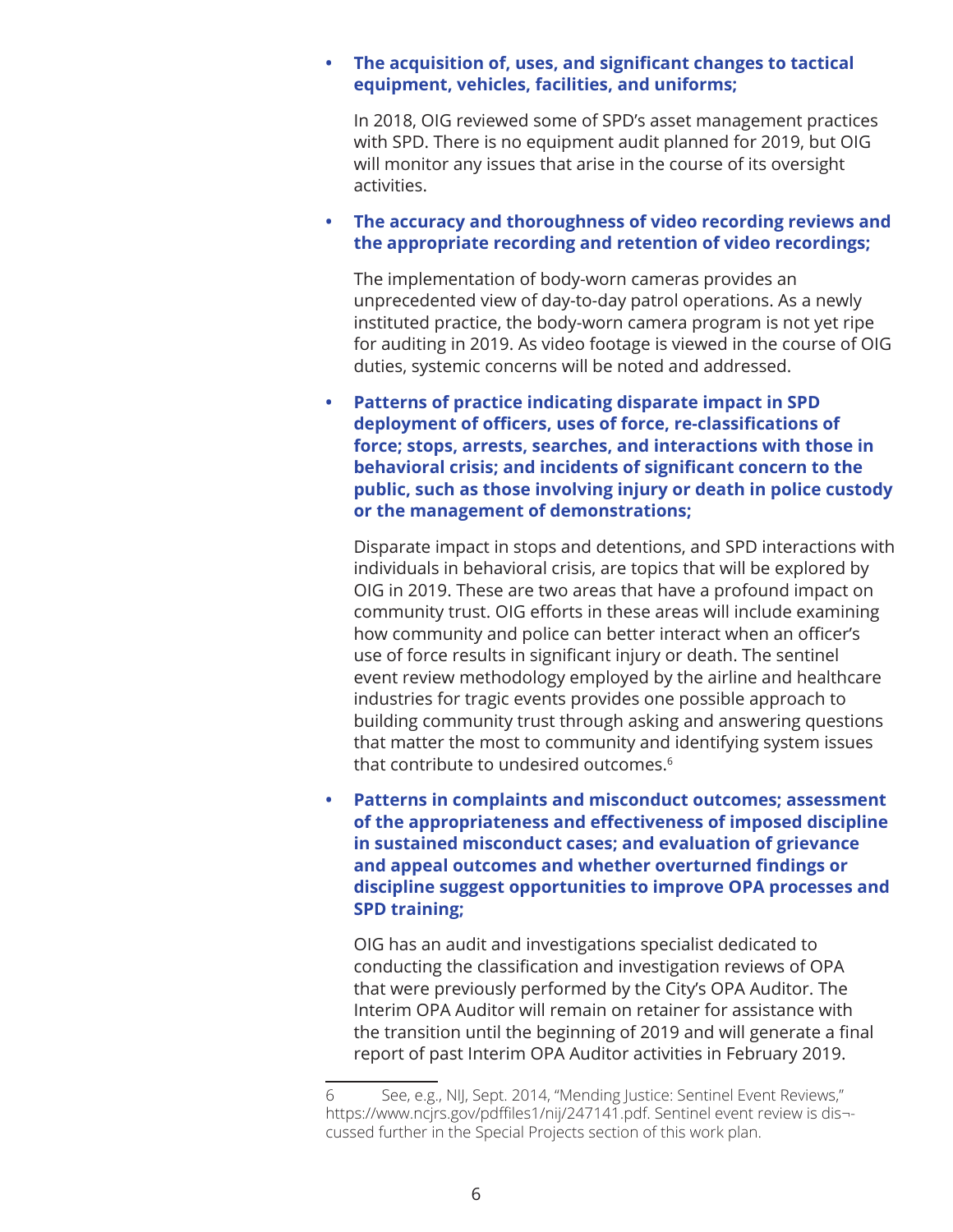*OIG conducts the classification and investigation reviews of OPA previously performed by the OPA Auditor.*

In addition to these classification and investigation duties, in 2019 OIG intends to review OPA processes and outcomes for opportunities for systemic improvements. This includes evaluating the effectiveness of the OPA complaint system in achieving a fair, appropriate outcome and fostering effective, respectful policing. OIG will also begin to study the impact of OPA's civilian and sworn staffing mix. With the recent ratification of the police officers guild contract, the effect of the new disciplinary grievance system remains to be seen. OIG has not scheduled an audit for 2019 as the new system has yet to be implemented, but will monitor issues as they emerge and consider the topic for 2020. OIG may further explore aspects of SPD's disciplinary system compared to nationwide practices in early 2019, and will track discipline recommendations and appeal processes for trend analysis.

**• Assessment of inquests, federal and local litigation, and their final outcomes, patterns relating to civil claims and lawsuits alleging SPD misconduct, payout amounts over time, units disproportionately represented as subjects of claims and lawsuits, related training, and review of the investigation of the underlying incidents described in such claims and lawsuits;**

Pursuant to Ordinance 125315 directives, OIG intends to conduct analyses of any patterns and trends of disproportionality or other concerns compared to previous years, including from reviews of inquests, claims, or lawsuits alleging SPD misconduct.

**• Evaluation of appropriate SPD records retention, and conformity to public disclosure, open access to information, and privacy standards;** 

Particularly with the implementation of body-worn cameras, SPD ability to respond to public disclosure requests will continue to experience resource pressures. There is no audit of public records planned in 2019, but OIG intends to continue to monitor SPD public disclosure performance as an area of known risk.

## **• All SPD and OPA policies, regulations, practices, budgets, and consultant contracts**

This category recognizes the broad authority of OIG to examine all SPD operations. Throughout the year, OIG will continue to review SPD policies and operational units for areas of concern and take into consideration feedback and observations from its police accountability partners. In 2018, SPD was of great assistance in helping to provide OIG with facility and data access, on-site meetings, demonstrations, and trainings, in addition to answering OIG questions about technology challenges, security clearance requirements, and substantive questions about SPD practices. SPD's cooperation allowed OIG to promptly commence its work in 2018, including the start of its first police intelligence audit.

*OPA has broad authority to examine all SPD operations.*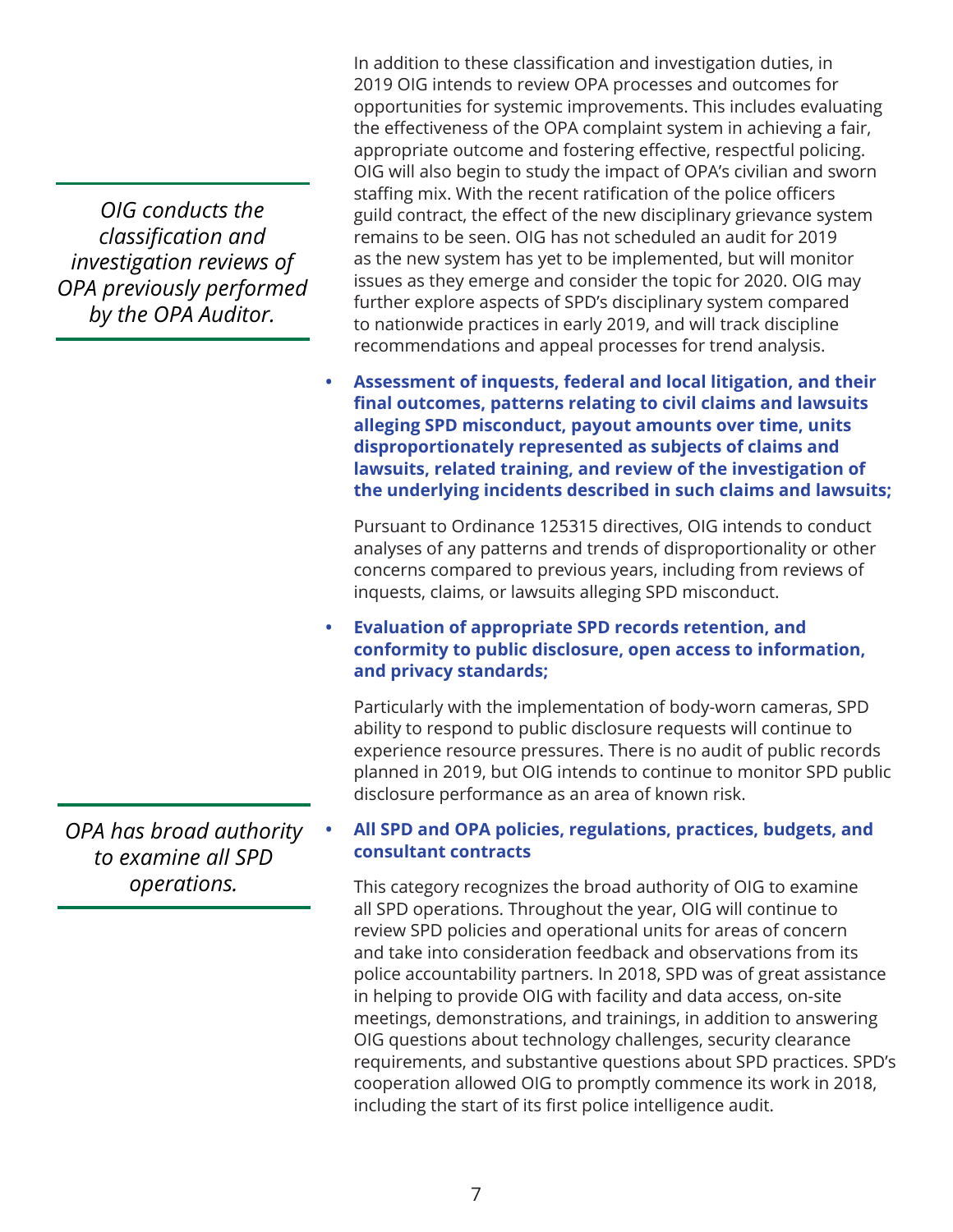# **AUDIT PLAN**

*The OIG risk assessment approach to auditing focuses efforts where they are needed most.* 

# **Overview of Audit Planning Process**

The audit plan is a component of the overall OIG work plan focused specifically on audits to be conducted by OIG. The audit plan reflects OIG audit priorities for the coming year but may be modified as circumstances change and new information becomes available.7

OIG takes a risk management approach to auditing. The audit plan is derived from a continuous risk assessment process, which helps to maximize the effectiveness of OIG resources and to focus OIG efforts on areas with greater impacts to the City and its residents.

Risk assessment has two components: potential impact and likelihood of the impact occurring. OIG prioritizes risks that have a high potential impact if the risk did manifest and a high likelihood of occurring.

In the OIG operating environment, high impact risks include, but are not limited to, those that involve potential loss of life, damage to public trust, and weakening of accountability systems or major reforms. Likelihood is evaluated through a variety of factors, including past incidents and the strength of any preventative or mitigating systems.

The risk assessment process for the OIG audit plan considers information from a wide variety of sources, such as:

- Information gathered by OIG staff through the course of prior projects or on-going activities;
- Systematic review of SPD organizational units and policies;
- Input from community members;
- Referrals or work plan requests from stakeholders;
- Prior audits completed by OIG itself, the City Auditor, or audit entities in other jurisdictions;
- Reports and internal analyses produced by the City or relevant partners; and
- Media reports and investigations.

OIG reviews the relevancy, validity, and reliability of information sources when assessing risk and developing the audit plan.

On occasion, the OIG audit team may conduct special projects that are not performance audits. In these cases, the team has determined that the topic or request is best served through some other format, such as a summary of best practices. However, special projects are still subject to rigorous standards of criteria selection, evidence review, and quality control.

If the work plan is amended during the year, OIG will notify the Council, CPC, OPA, Mayor, and the Seattle Police Department, and will update the version of the plan posted on the OIG website.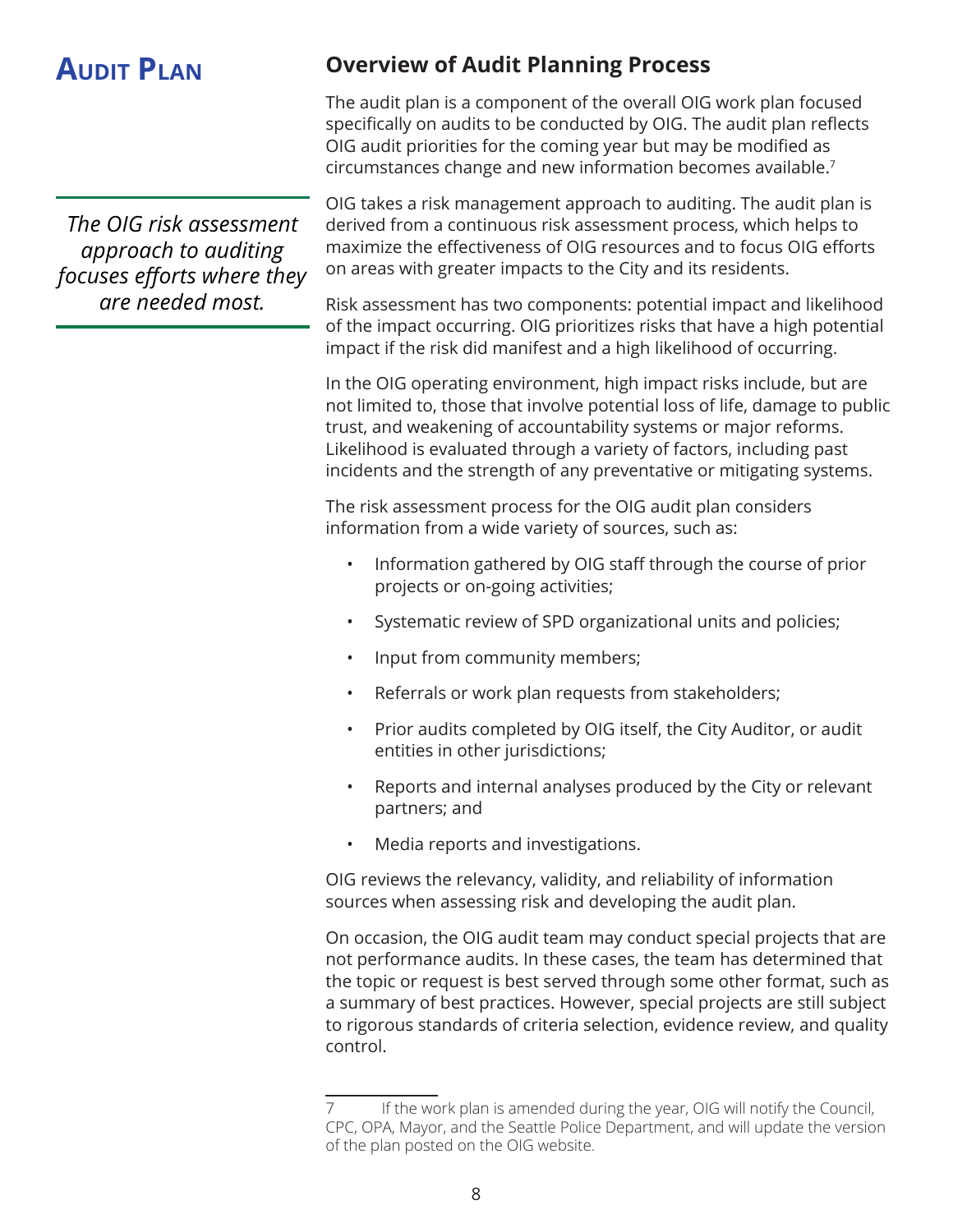## **Risk Assessment Matrix**

OIG assesses all potential risks according to a decision matrix. See Figure 2, below. Likelihood and potential impact are rated on a one to three scale, with three being the highest or most severe rating. The combined rating sets the overall risk priority level. The final audit plan is determined by the IG after consultation with the Deputy IG and OIG audit staff.



## **Figure 2: Risk Assessment Matrix**

Source: OIG risk matrix.

## **Mandated Projects**

OIG has undertaken two projects that are required by municipal code.

## **• Audit of Collection of Information for Law Enforcement Purposes**

Pursuant to Seattle Municipal Code Chapter 14.12.330, OIG will, on a biannual basis, determine whether the Seattle Police Department is complying with Chapter 14.12 of the Municipal Code regarding the collection of private sexual information and other restricted information.

Informed by the audit, OIG will work with CPC to review and recommend improvements to the police intelligence auditor Chapter 14.12 SMC, pursuant to Resolution 31753.

#### **• Surveillance Review**

Pursuant to Seattle Municipal Code Chapter 14.28.060, OIG will review the Seattle Police Department's use of surveillance technology and the extent to which the department is in compliance with Chapter 14.18 of the Municipal Code. In 2018, OIG attended the SPD surveillance technology community meetings held by the City to answer community questions and obtain public input about proposed acquisition of new surveillance technologies by SPD.

*OIG will undertake intelligence and surveillance projects in 2019 mandated by the Seattle Municipal Code.*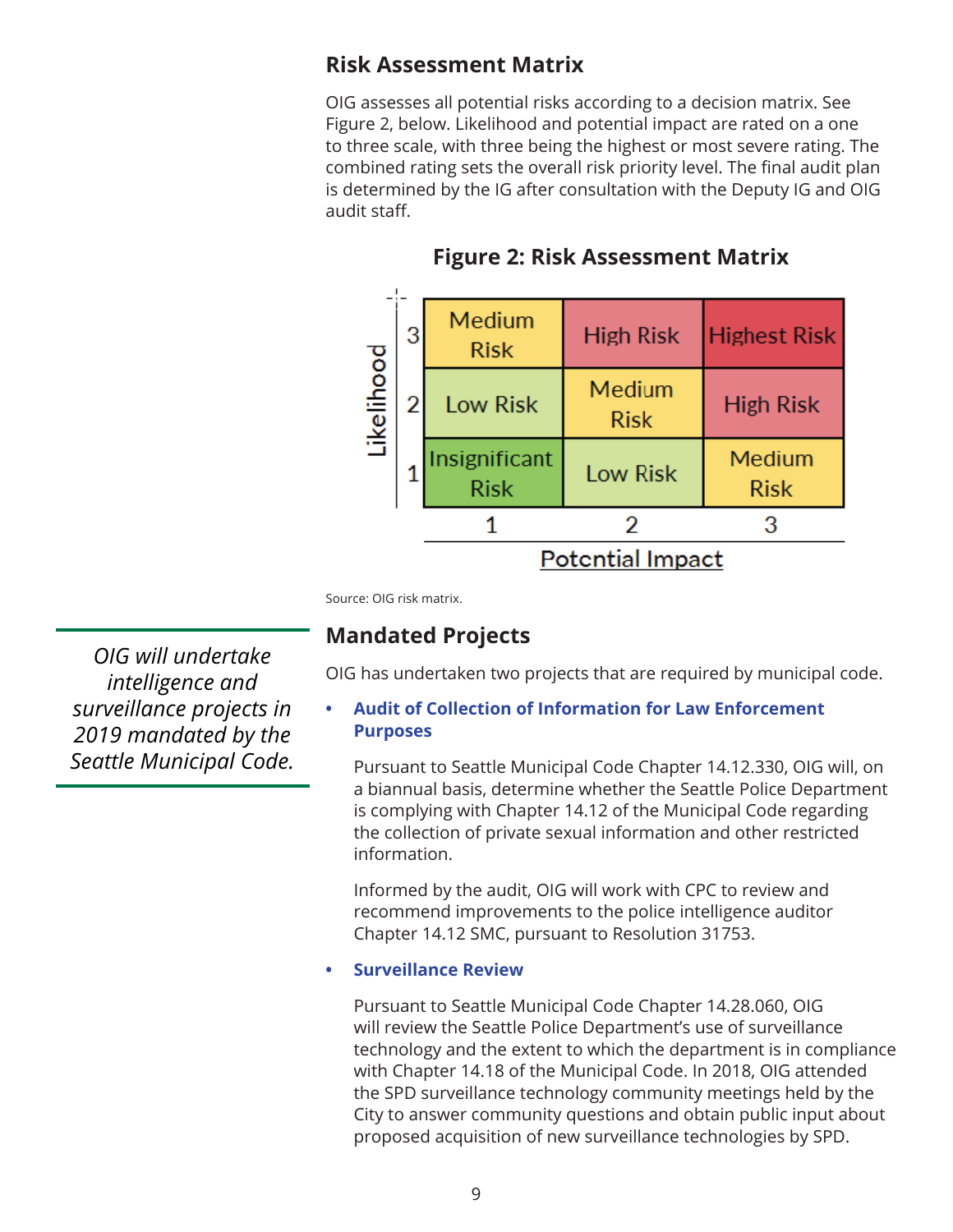## **2019 Audits**

In addition to the preceding two mandated subjects, OIG plans to initiate the following performance audits in 2019.

## **• Mutual Aid and Use of Specially Commissioned Officers**

*In 2019 OIG will examine whether SPD is effectively retaining officers and command staff.*

The preliminary objective of this audit is to determine whether the Seattle Police Department ensures its reform efforts and commitments are carried out when mutual aid agreements are activated and in the use of specially commissioned officers. Potential impacts associated with this topic include use of force, bias, improper consideration of immigration status, and discipline.

## **• Canine Deployment**

The preliminary objetive of this audit is to determine whether the Seattle Police Department is deploying canines in a manner consistent with department policy and the goals of the consent decree. This audit was added as a priority for the work plan in response to recent canine deployments reviewed by the Seattle Police Department Force Review Board.

## **• Officer Retention**

The preliminary objective of this audit is to determine whether the Seattle Police Department is effectively retaining officers and command staff. Potential factors associated with this topic include officer safety, staffing, use of force, discipline, and supervision.

## **2019 Reviews**

At times, OIG will perform non-audit reviews that do not follow all GAGAS requirements. This may occur for a variety of reasons, such as limited time or scope.

## **• Sustainment Plan Force Review Board Assessment**

At the request of SPD and with the agreement of the U.S. Department of Justice and federal Monitoring Team, OIG is conducting the assessment of the Force Review Board identified in the Court-approved Phase II Sustainment Period Plan (U.S. v. City of Seattle, Case No. 2:12-cv-01282-JLR, Document 444-1, Attachment A).

## **• Asset Management Review**

OIG has conducted a review of SPD asset management practices in response to an OPA complaint that was referred to OIG.<sup>8</sup> This particular issue is included as part of the OIG work plan because it has a close nexus with the OIG authority to review "the acquisition of, uses, and significant changes to tactical equipment, vehicles, facilities, and uniforms." (Ord 125315, §3.29.270.A.7)

<sup>8</sup> Non-audit reports such as responses to complaints will sometimes be included in the annual work plan when they address a topic of public interest identified in the police accountability ordinance.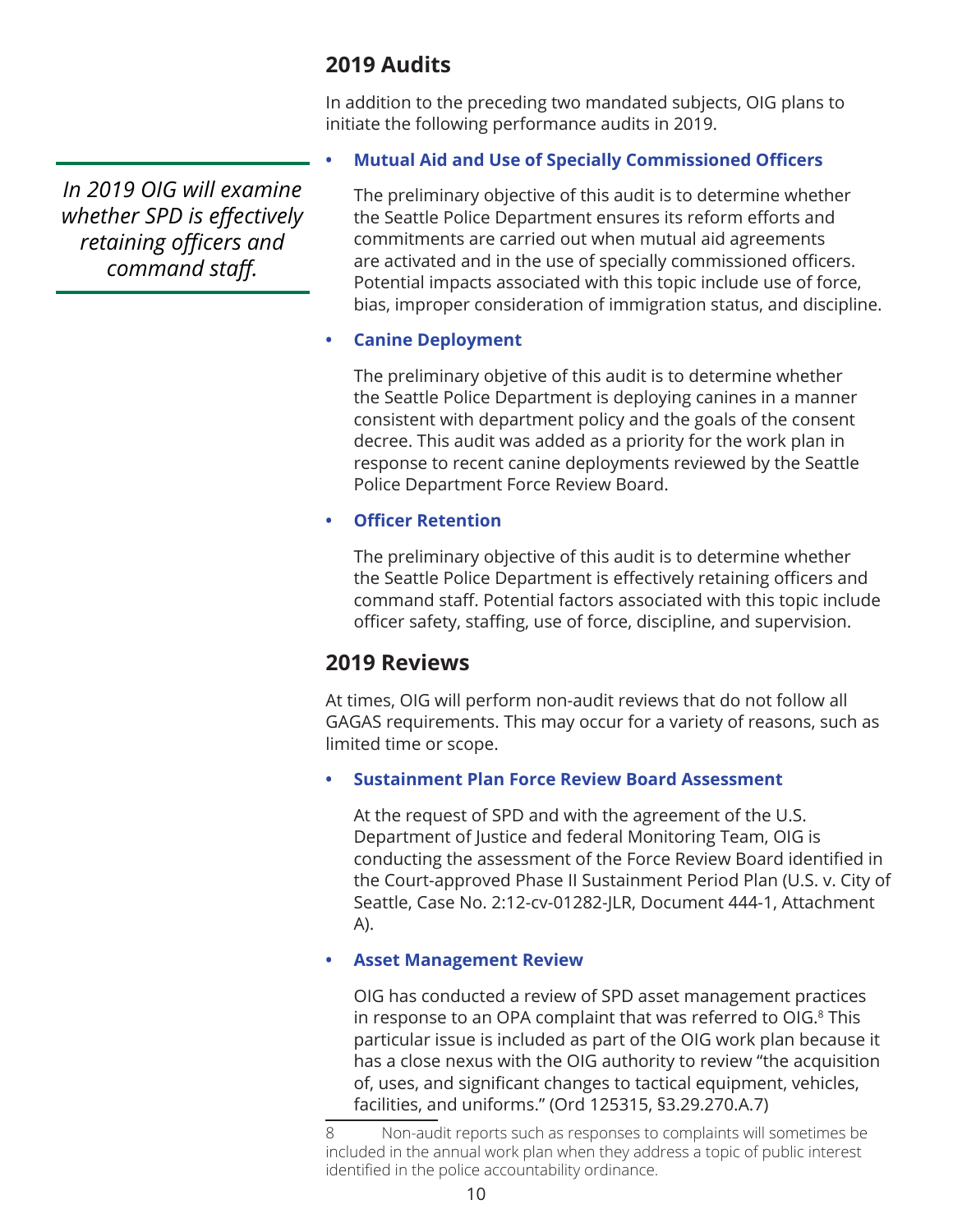## **Horizon Projects**

OIG is monitoring the following topics and will prioritize them if one of the planned projects is not conducted. Other topics may be added to the list as the year progresses.

- Officer supervision;
- Adequacy of training facilities to meet SPD needs;
- Effectiveness of body-worn video technology and SPD policies regarding its use;
- Transportation of individuals in custody who are physically uncooperative;
- Discipline and appeal processes;
- Hiring and recruitment processes; and
- Coordination of SPD with mental health, substance use, and housing resources.

# **Special Projects**

The Inspector General has identified three special projects for 2019, as described below.

## **• Interrogation Practices**

A recent court case<sup>9</sup>, as well as longstanding efforts of criminal justice reform groups, continue to highlight issues with police interview and interrogation practices that employ deception and/ or use techniques not grounded in current social science research. Such practices in other jurisdictions have been linked to false confessions, as well as missed opportunities to identify actual perpetrators. OIG will coordinate a collaborative project with a variety of partners, including CPC, SPD, national and local Innocence Project offices, Seattle ACLU, and social science experts to identify best practices regarding effective interviewing techniques that best capture reliable information from victims, witnesses and suspects, to provide SPD officers with additional investigative skills. The project will identify scientifically-based interview techniques that will be supported by policy recommendations and appropriate training. In the Fall of 2018, OIG met with the national Innocence Project and obtained the organization's support for a symposium on interrogation practices that will be part of the collaborative project.

*The national Innocence Project is partnering with OIG to bring a symposium on interrogation practices to Seattle.*

<sup>9</sup> People v. Sanchez, 2018 IL App. (1st) 143899.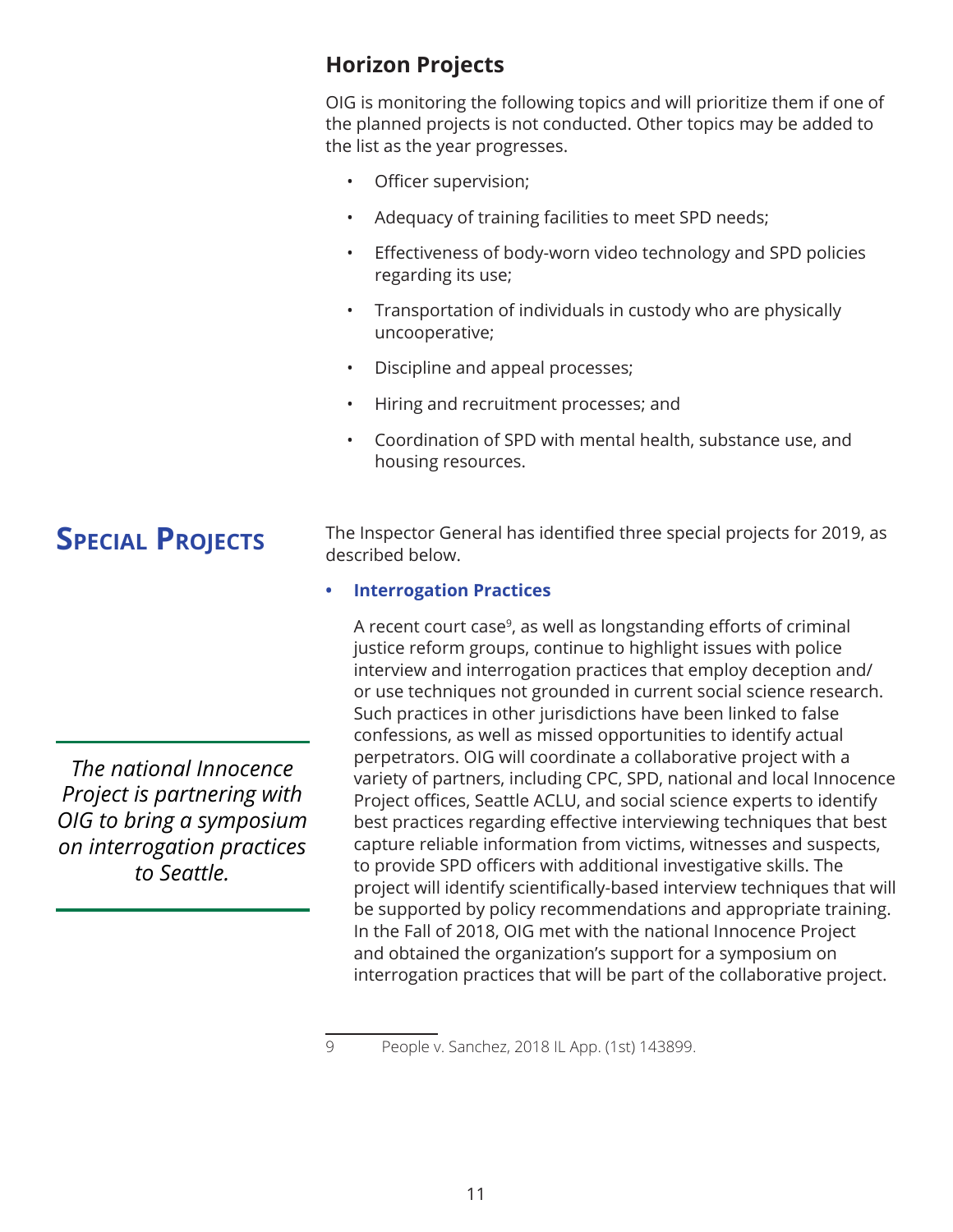#### **• Peer Intervention**

Peer intervention programs for police officers, for example the New Orleans EPIC (Ethical Policing Is Courageous) Program, have gained attention from police departments and professional associations in the last couple of years as an innovative approach to reducing situations that result in complaints against officers and/or occurrences of officer misconduct.

Significant social science research has been done on the issue of the "bystander effect." Research has demonstrated that failing to intervene can create an atmosphere of tacit acceptance of wrongful conduct. Training SPD officers to be "active bystanders" teaches officers to recognize when a situation may be escalating into unnecessary force or unprofessional conduct and empowers officers to intervene to redirect the situation. Doing so can greatly improve service delivery and build trust with the community, and provides officers a mechanism to protect each other and the reputation of SPD.

An effective peer intervention program provides officers with training and tools. A good peer intervention program can benefit the community by reducing the likelihood that law enforcement officers will react inappropriately or unprofessionally in a high stress or heated situation. It can also benefit officers and SPD by acknowledging the realities of human nature in a high stress or frustrating encounter, affording officers the training and tools to step in and assist each other in de-escalation and avoidance of unprofessional behavior or misconduct.

OIG presented a proposal for this program to SPD in 2018. In 2019, OIG will work with SPD and other partners to develop and implement a peer intervention program.

#### **• Sentinel Event Review**

An event resulting in death, significant injury to a member of the public, or that involves public perception of improper policing can have a lasting negative impact on a police department. It can also undermine critical relationships with community. One avenue to foster community understanding of such an event, and to critically assess the incident to determine ways to prevent future similar events, is a thorough external review process involving community members and subject matter experts. The health care and aeronautics industries have long used such processes as a non-punitive means to examine the systemic failures and defects that contribute to or allow tragic events to happen. While individual responsibility is a critical component in addressing community concern with a tragic incident, systemic analysis and improvement are critical to minimizing the likelihood of similar future tragedies. OIG will continue to explore the feasibility of a review board to engage in a comprehensive, methodical, in-depth examination of

*Sentinel event reviews look at improving systems to minimize the likelihood of future tragedies.*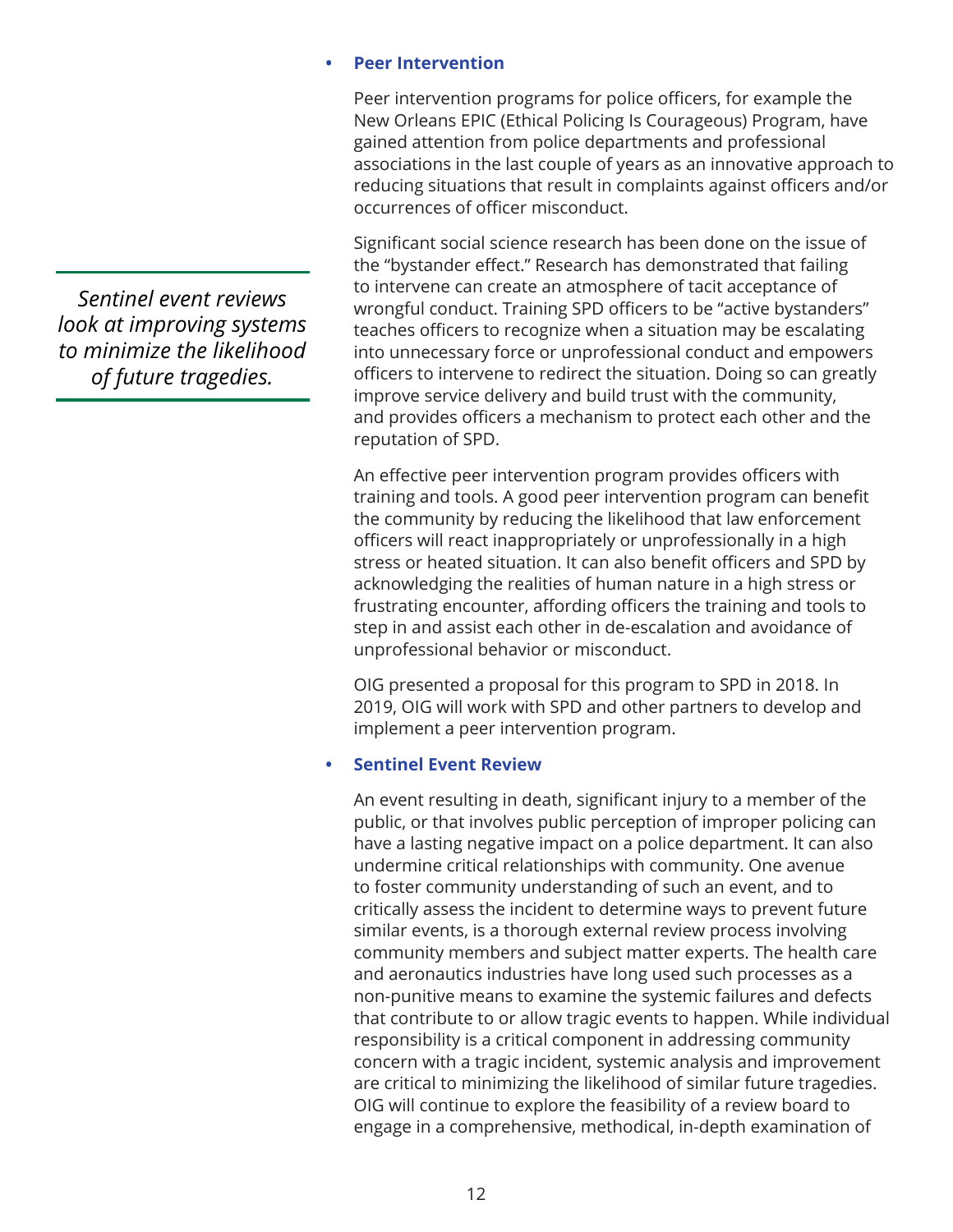incidents involving significant force, pursuits resulting in significant injury, and other such events.

Sentinel event reviews are just one means that OIG is exploring for how to improve community-police understanding. SPD has requested that OIG consider providing a family liaison service to help coordinate information-sharing to families whose family member was involved in a high-profile incident and who do not

# **Policy Work**

## **• Discipline and appeal processes trend analysis**

The process from complaint initiation to potential discipline, appeal, and arbitration is of notable public interest, and has caught the attention of the Court as well (see, e.g., Document 504, Order to Show Cause Whether the Court Should Find that the City has Failed to Maintain Full and Effective Compliance with the Consent Decree). OIG is diagramming the complaint and disciplinary system to illustrate the process, general timelines, and areas where there is opportunity for public visibility into the process.

## **• Evaluation of SPD Disparity Review Methodology**

As part of the Consent Decree Phase II Sustainment Period Plan, SPD is in the process of conducting a disparity review of stops, searches, and seizure; use of force; and other law enforcement activity. OIG provided an independent evaluation of the SPD statistical methodology for its disparity review. This evaluation was initiated after the filing of the original OIG work plan and has already been completed; it is reported in this OIG work plan due to its nexus with the OIG authority to review disparate impacts in matters such as stops and arrests (Ord 125315, §3.29.270.A.9) and to highlight OIG efforts to maintain critical oversight efforts postconsent decree.

## **• SPD Audit Policy & Research Section (APRS) Process Improvements**

APRS is the SPD unit charged with conducting regular reviews of SPD policies and performing internal compliance audits. OIG policy staff will be assisting APRS with mapping unit processes to improve the efficiency and effectiveness of APRS policy staff. OIG also intends to help APRS audit staff with improving their audit practices. When APRS improves its efficiency, the accountability system benefits from having a more productive partner. This work plan item also relates to the OIG charge to look for ways to increase the effectiveness of SPD and related criminal justice system processes. (Ord 125315, §3.29.200.K)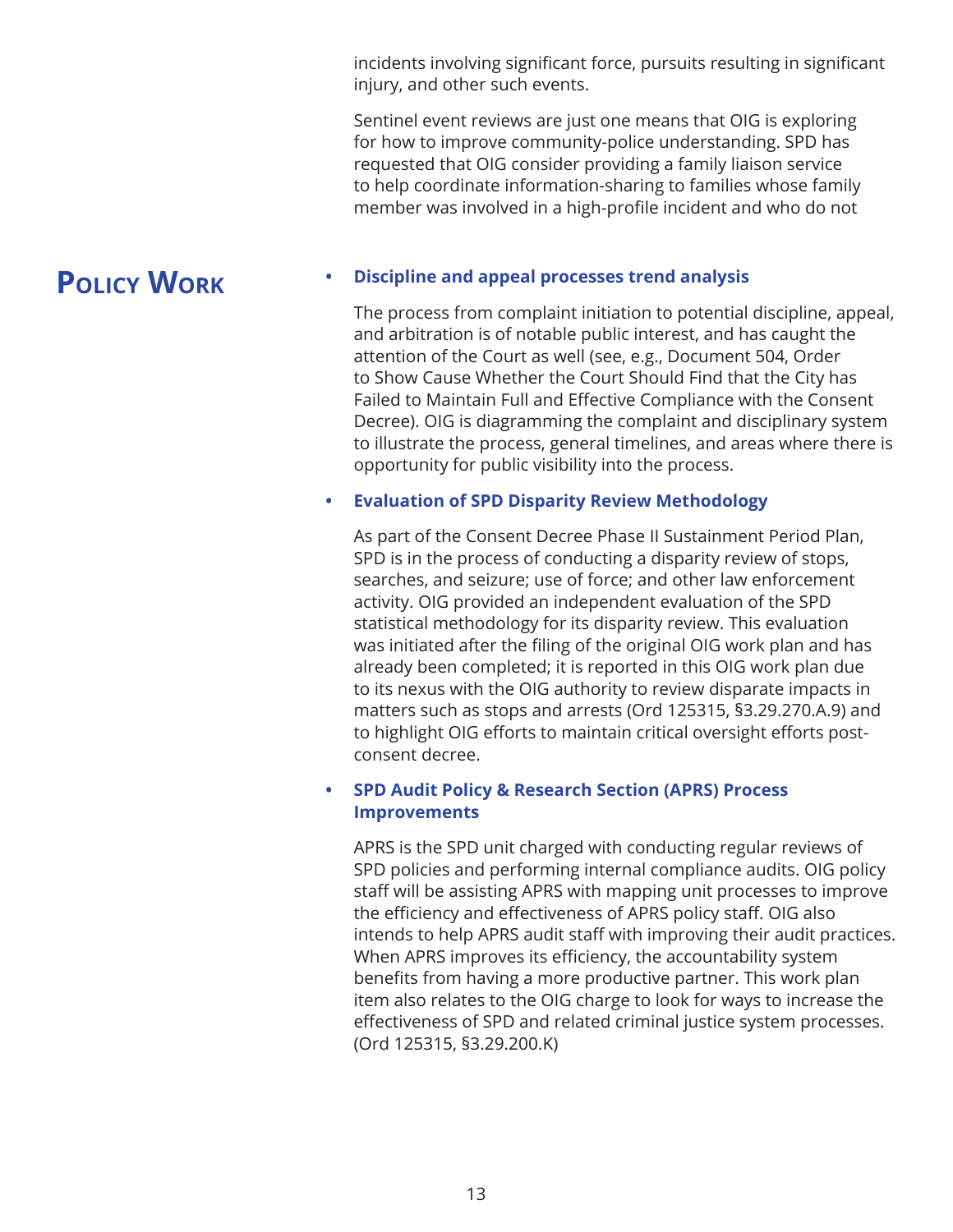## want to be contacted by SPD. That function is not necessarily within the mandate for OIG, but OIG will work with SPD in 2019 to identify possible solutions. CPC and OPA have requested that OIG conduct certain projects in 2019. Below is a list of the requests and the determination of whether OIG will undertake them in 2019. OIG responses fall into the following four categories: **1. Accept** – OIG will undertake a project on this topic in the current audit year. **2. Deferred** – OIG recognizes that the topic is appropriate for OIG oversight, but reasons exist why it is not feasible to perform in the current audit year, e.g., availability of sufficient data to audit, OIG resource constraints. **3. Declined** – OIG will not undertake the project. **4. Assess** – OIG will take a preliminary assessment of the subject and evaluate it as a potential future audit. Some requests touch on areas of concern that are currently being scrutinized by the federal Monitor and United States Department of Justice. For such areas, OIG will have a more active oversight role in the future. **Community Police Commission • [Accepted] Racial Disparity**  CPC has asked OIG to explore the dynamics that may account for racial differences in officer stops and frisks and in officer perceptions of subjects in behavioral crisis. OIG will look further into this subject with its policy analyst staff who will be hired in early 2019. In addition, after SPD has had an opportunity to research the identified disparities in more detail and take any necessary action, this may be a timely subject to audit in 2020 to assess SPD implementation of the changes and the effectiveness of its practices. **• [Accepted] Coercive Interrogations**  OIG is in discussions with the Innocence Project (NY) regarding bringing a symposium to Seattle in 2019 on interrogation practices and welcomes CPC's continued collaboration in a workgroup formed for this topic. In 2018, CPC held a one-day session on deceptive practices attended by OIG staff and others. Planning will commence in early 2019 to engage experts in the field and **Inter-Agency Requests** *OIG looks forward to continuing to collaborate with CPC in 2019.*

*OIG will review SPD's interactions with other law enforcement partners.*

## **• [Accepted] Federal Taskforce Collaboration**

CPC requests that OIG examine the implications of SPD's involvement in responding to federal requests for information which involve undocumented people within Seattle. SPD's data

coordinate the workgroup.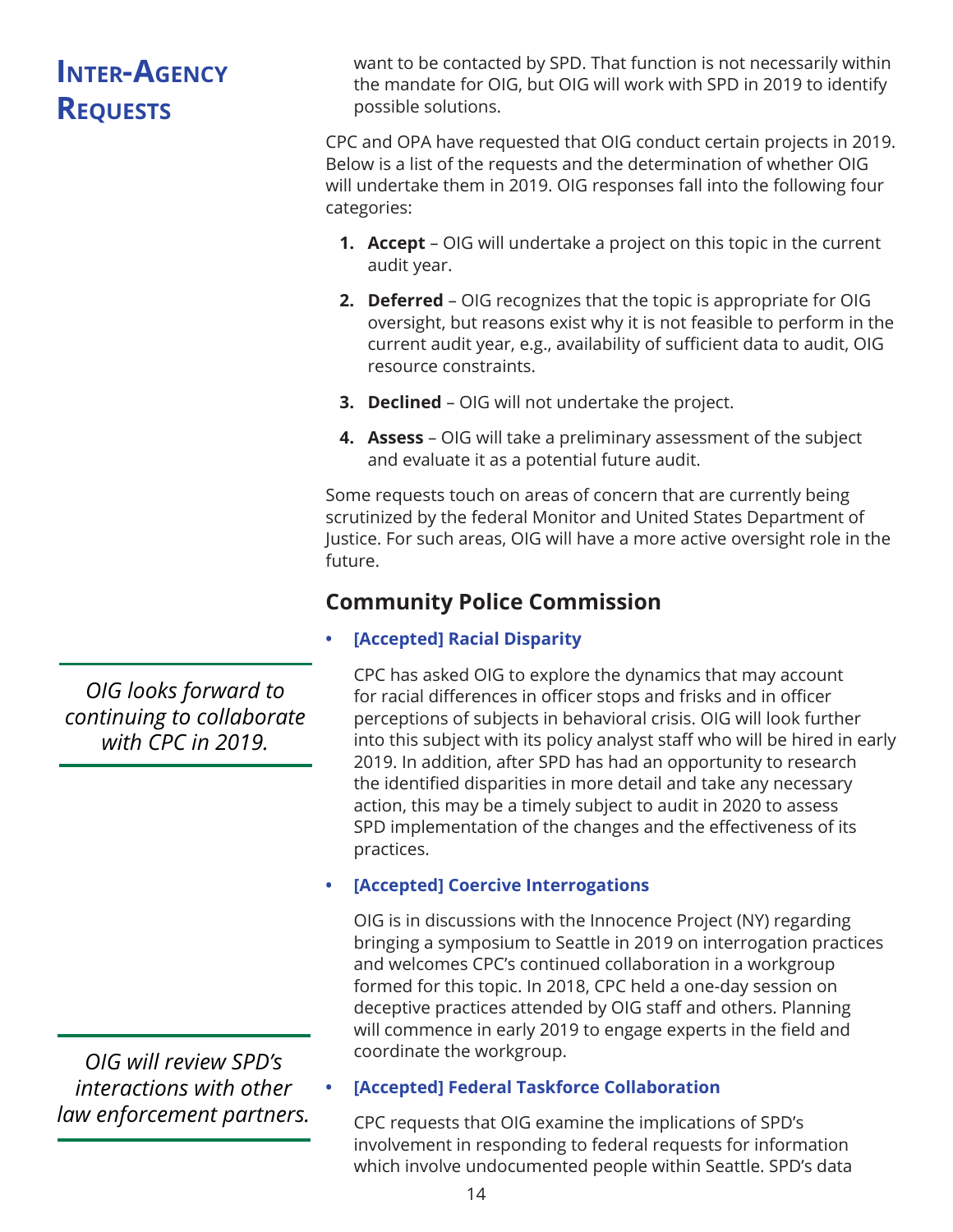management and sharing practices, including for regional task forces, will be considered as part of the OIG surveillance review scheduled for 2019.

#### **• [Deferred/Assess] SPD Responses to Demonstrations**

CPC requests an audit or review of SPD use of force in arrests at demonstrations. While crowd management, crowd control, and use of force are timely topics for police reform, OIG does not have the resources to add this topic to the work plan at this time; however, elements of this request will be considered in the planned audit of mutual aid agreements and specially commissioned officers. Additionally, SPD is currently amending its use of force procedures. Any changes would need to be implemented for a period of time before OIG could conduct an audit or review of its effectiveness.

#### **• [Assess] Assessment of Force Review Board**

SPD is currently amending its use of force procedures. Any changes would need to be implemented for a period of time before OIG could conduct an audit or review of its effectiveness. OIG observes Force Review Board meetings and will respond if OIG identifies any discrepancies that suggest the need for a more immediate audit.

#### **• [Assess] Audit or Review 911 Dispatch Center**

CPC requests review of 911 Center response times, call classifications and assignments, and SPD response times to shelters. OIG does not have the resources to add this topic to the work plan at this time. However, OIG will continue to evaluate opportunities to work on this subject in 2019. For example, SPD and Seattle Fire Department joint response and finding ways to better connect individuals with needed services is a subject that may have relevance to officer responses to individuals in crisis.

#### **• [Accepted] SPD Litigation Review**

In 2019, OIG intends to analyze any patterns of disproportionality for vulnerable populations over time in inquests, claims, or lawsuits alleging SPD misconduct. CPC also requested an update on the Force Review Board recommendation referred to OIG to provide a family liaison outside of SPD. Participation by OIG in a family liaison capacity would severely limit the ability of OIG to provide oversight over such a function. OIG will explore alternatives with SPD. Lastly, CPC suggested that OIG be informed about the Carl Wingate/ Cynthia Whitlatch case and gaps in policy and practice identified by CPC. OIG will outreach to CPC in 2019 to discuss this case in greater detail. (Case name as referenced in CPC request. Please note that this issue is in regards to the William Wingate case.)

## **Office of Police Accountability**

**• [Assess] Supervisor Handling of Minor Misconduct** 

OPA requests OIG to consider a 2020 audit of revisions in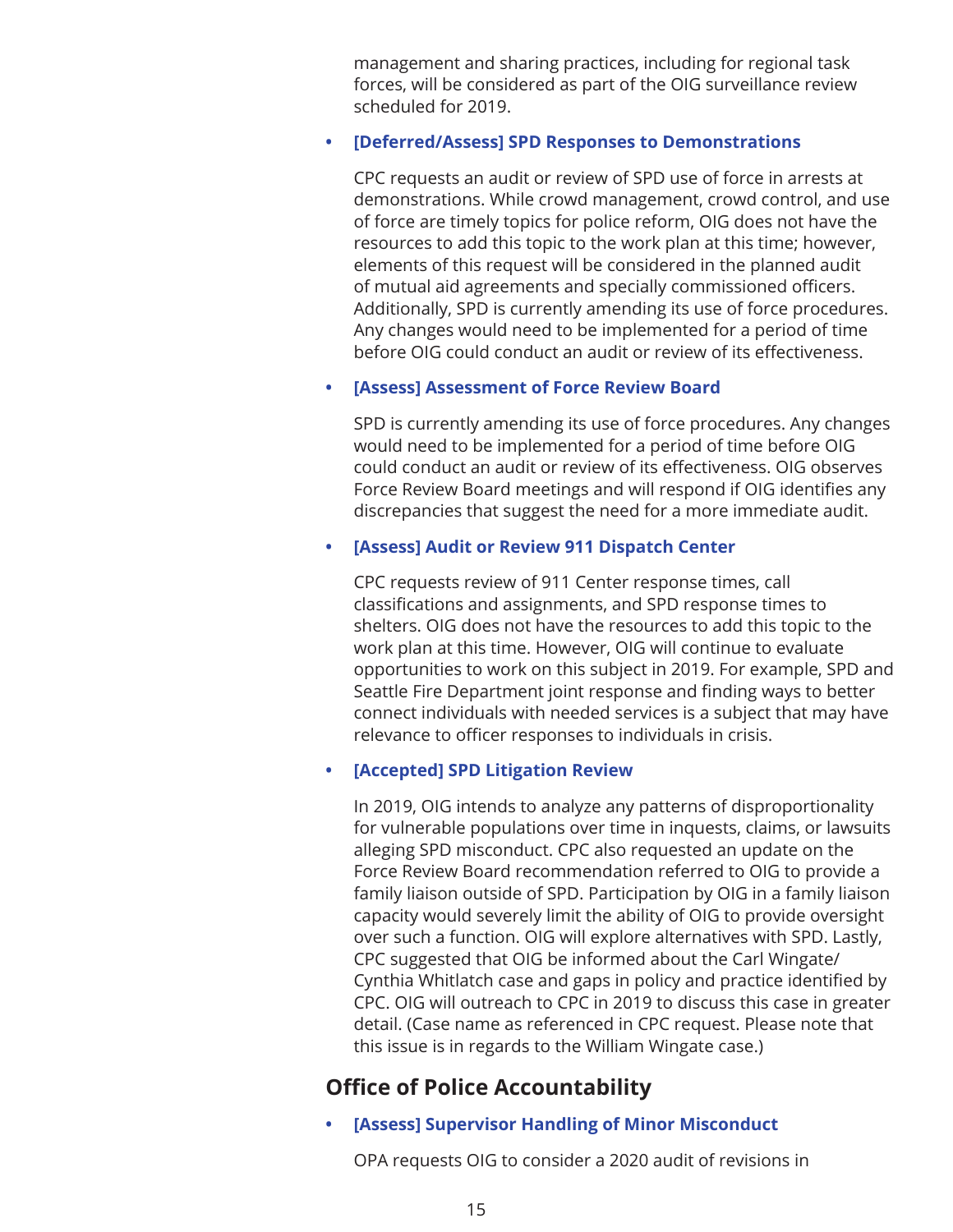supervisory handling of minor misconduct allegations. Significant changes in the handling of misconduct cases would be a good candidate for auditing. OIG will continue to monitor this issue in 2019.

## **• [Accepted] Review of Special Police Officer Commissions**

OPA requests OIG to review policies and practices governing the limited law enforcement authority of Special Police Officer Commissions which generate numerous OPA complaints each year. OIG has incorporated this request into its 2019 work plan as part of a larger consideration of SPD's interactions with other law enforcement partners.

## **• [Assess] Training Roll-Out for Use of Force Policy Changes**

OPA requests OIG to assess the adequacy of the training process for rolling out use of force policy changes. This is an important and necessary topic. To the extent that OIG capacity allows, OIG will monitor the issue and if it appears to be time critical, OIG will reevaluate it for potential inclusion in the 2019 work plan.

At six months from initial creation of the office, OIG has recorded the following milestones:

- **• Standing up a new office** 
	- Created operational infrastructure and secured future permanent office space for a new independent office;
	- Advocated for additional staffing capacity in 2019 in the first City budget for OIG; and
	- Worked with SPD to obtain security clearances and access to SPD data systems.
- **• Building collaborative partnerships** 
	- Participated in establishing and hosting the first quarterly collaboration meetings with the accountability entities and SPD as mandated by the police accountability ordinance;
	- Conducted site visits to Los Angeles, Oakland and New York City Offices of Inspector General, as well as other oversight entities and police reform organizations in those jurisdictions, to inform

# **Highlights from 2018**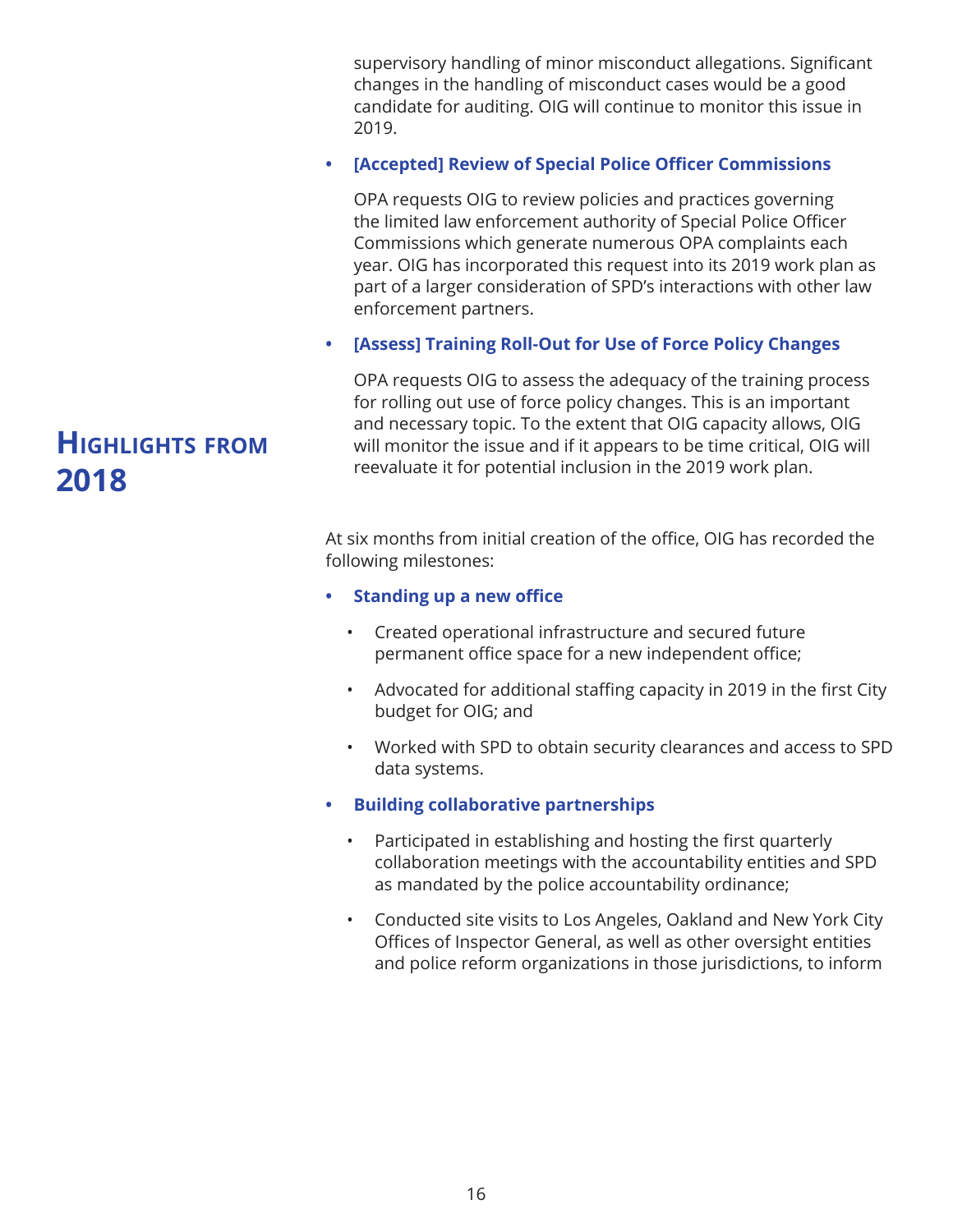the establishment of the office, build relationships, and exchange information; and

- Engaged with the federal Monitor and team members, DOJ, and SPD on their work on the sustainment plan.
- **• Examining and improving OIG understanding of SPD systems and community concerns** 
	- Attended all of the 2018 SPD surveillance community meetings hosted by the City to obtain community input on proposed new SPD technology;
	- Participated in patrol ridealongs and attended numerous SPD new officer trainings;
	- Received in-depth introductions from SPD for the Data Analytics Platform and new Records Management System; and
	- Regularly attended Force Review Board meetings and SeaStat.
- **• Progressing on reform efforts** 
	- Delivered a peer intervention program recommendation to SPD, establishing buy-in for a 2019 workgroup;
	- Established a collaborative endeavor with CPC, the national and regional Innocence Project offices, the Seattle ACLU, and recognized experts on improving police interrogation practices;
	- Began conversations with accountability partners on establishment of a system of sentinel event review, with an accompanying public education component, for critical incidents involving SPD;
	- Transitioned Interim OPA Auditor work for classification and investigation review and certification from a contract consultant to OIG staff;
	- Reached an agreement with OPA for the timing and process for migrating from individual OPA classification review to quarterly reviews;
	- Established a process for OIG handling of complaints where a potential conflict of interest prevents OPA from dealing with the case;
	- Created an intake process for receiving misconduct complaints; and
	- Began work on the first mandated OIG audits.
- **• Presenting to partners** 
	- Participated in the Regional National Association for Civilian Oversight of Law Enforcement conference in Seattle, including moderation of a panel by Inspector General Judge;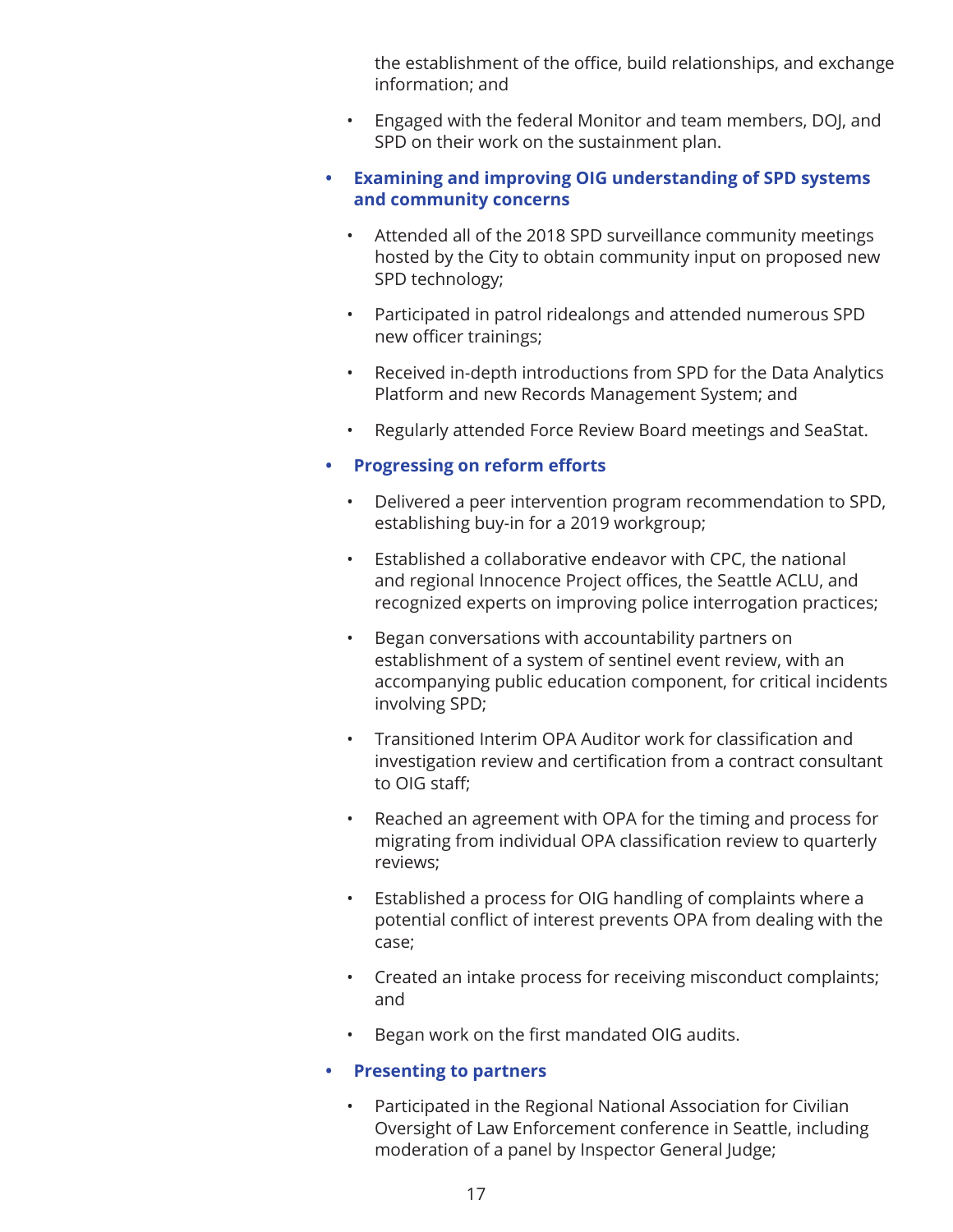*Standing up a new Office of Inspector General took place with the generous assistance of the Legislative and Executive Branch.* 

- Delivered a presentation on Seattle's police accountability system to a New York University School of Law externship class for the Policing Project; and
- Presented on the purpose of OIG at new-sergeant and sergeant in-service trainings.

The creation of a new and independent department from whole cloth, without an established system for human resources, finance, or information technology support, was a significant challenge. OIG would like to acknowledge considerable assistance from the Legislative Department, the Information Technology Department, and Department of Finance and Administrative Services, for their assistance in providing interim services that allowed the office to begin establishing necessary infrastructure. In 2019, administrative, human resource, and finance, functions will begin to be assumed by OIG staff.

OIG looks forward to serving the people of Seattle with its police accountability work in 2019.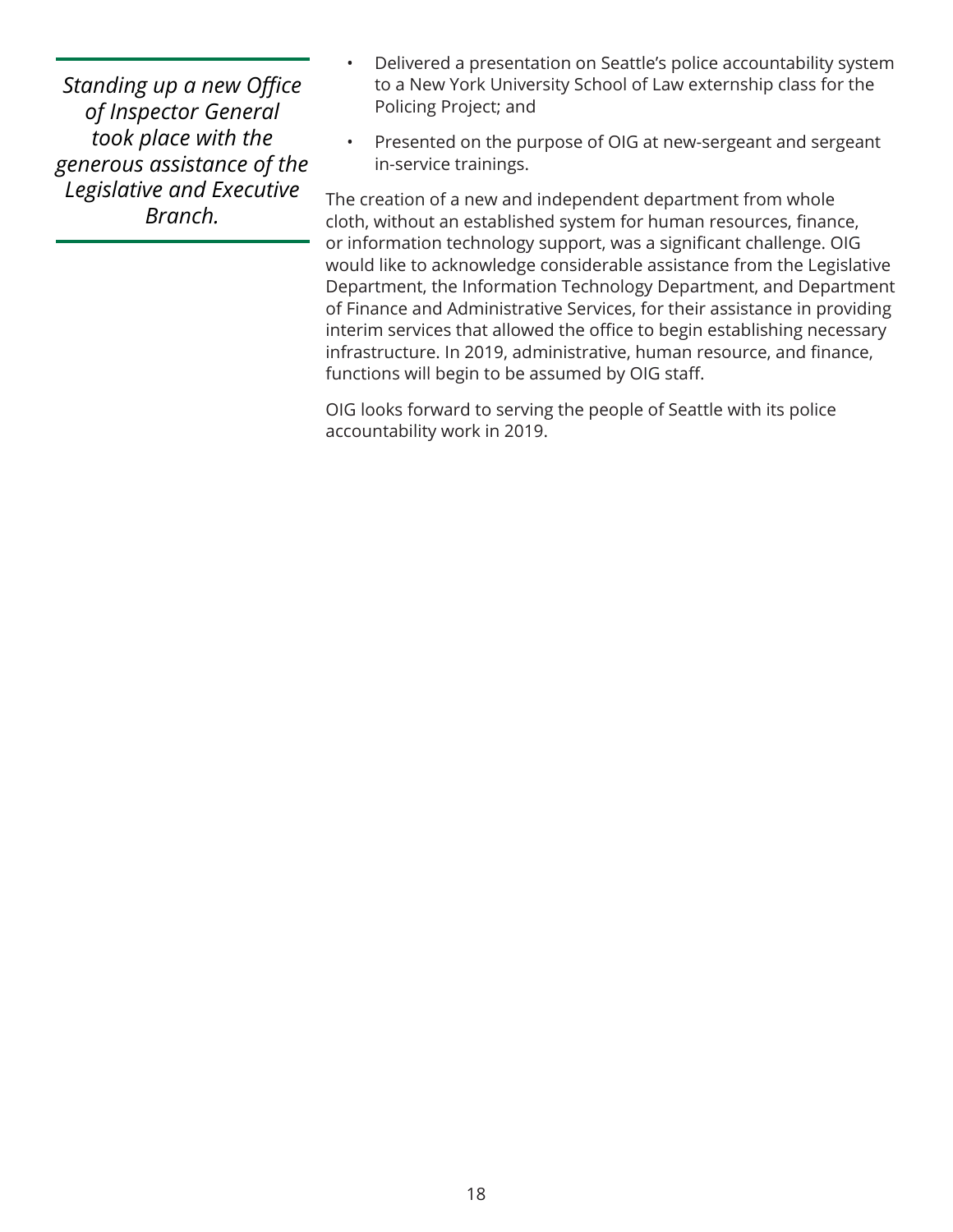# **ATTACHMENT 1: Work Plan Addendum**

April 4, 2019

For each OIG work plan item with a deliverable report, Table 1 below identifies 1) the page(s) of the work plan that describe the project, 2) relevant citations for the body of work, and 3) anticipated start and completion dates.

## **Table 1. OIG Work Plan Items with Report Deliverables**

| Page   | <b>Relevant</b><br><b>Citations</b>    | <b>Work Plan Item</b>                                              | Anticipated<br><b>Start</b> | <b>Estimated</b><br><b>Completion</b>                 | <b>Comments</b>                                                                                                                                        |
|--------|----------------------------------------|--------------------------------------------------------------------|-----------------------------|-------------------------------------------------------|--------------------------------------------------------------------------------------------------------------------------------------------------------|
|        |                                        | <b>AUDITS/REVIEWS</b>                                              |                             |                                                       |                                                                                                                                                        |
| 9      | 3.29.240.E;<br><b>SMC</b><br>14.12.310 | Police Intelligence Audit                                          | Q4 2018                     | Q1 2019 & Q3<br>2019                                  | Q3 will be a mid-year status<br>update memo.                                                                                                           |
| 9, 14  | Ord 125679                             | Surveillance Annual<br>Review                                      | Q1 2019                     | Q4 2019                                               | This review also relates to<br>the CPC request re: SPD data<br>sharing for regional taskforces                                                         |
| 10, 16 | Requested<br>by OPA;<br>3.29.270.A.9   | Mutual Aid/Specially<br><b>Commissioned Officers</b><br>Audit      | Q1 2019                     | Q3 2019                                               |                                                                                                                                                        |
| 10     | 3.29.270.A.9-<br>11                    | Canine Deployment                                                  | Q2 2019                     | Q1 2020                                               | Added to work plan                                                                                                                                     |
| 5, 10  | 3.29.270.C                             | <b>Officer Retention Audit</b>                                     | Q3 2019                     | Q1 2020                                               |                                                                                                                                                        |
| 10     | 3.29.270.A.2                           | Sustainment Plan Force<br><b>Review Board Assessment</b>           | Q1 2019                     | Q3 2019                                               | Added to work plan                                                                                                                                     |
| 10     | 3.29.270.A.7                           | Asset Management<br>Review                                         | Q4 2018                     | Q2 2019                                               | Added to work plan                                                                                                                                     |
|        |                                        | <b>SPECIAL PROJECTS</b>                                            |                             |                                                       |                                                                                                                                                        |
| 11, 14 | Requested<br>by CPC;<br>3.29.200.K     | <b>Interrogation Best</b><br>Practices                             | Q4 2018                     | Q3 2019 and<br>2020 sympo-<br>sium                    | This project also relates to the<br>CPC request re: interrogations.                                                                                    |
| 5, 12  | 3.29.270.A.5;<br>3.29.200.K            | Peer Intervention<br>Program                                       | Q4 2018                     | Dependent<br>on SPD                                   |                                                                                                                                                        |
| 6, 12  | 3.29.200.K;<br>3.29.200.J              | Sentinel Event Review                                              | Q2 2019                     | Q2 2020                                               | This item also relates to the<br>SPD request to identify an<br>appropriate family liaison<br>entity/approach; OIG will work<br>with OPA on that point. |
|        |                                        | <b>POLICY PROJECTS</b>                                             |                             |                                                       |                                                                                                                                                        |
| 13     | 3.29.200.I.3                           | Discipline and appeal<br>processes trend analysis                  | Q1 2019                     | Q2 2019<br>(process<br>mapping)<br>& Annual<br>Report |                                                                                                                                                        |
| 13     | 3.29.270.A.6                           | <b>Evaluation of SPD</b><br><b>Disparity Review</b><br>Methodology | Q1 2019                     | Q1 2019                                               | Added to work plan                                                                                                                                     |

table continues on next page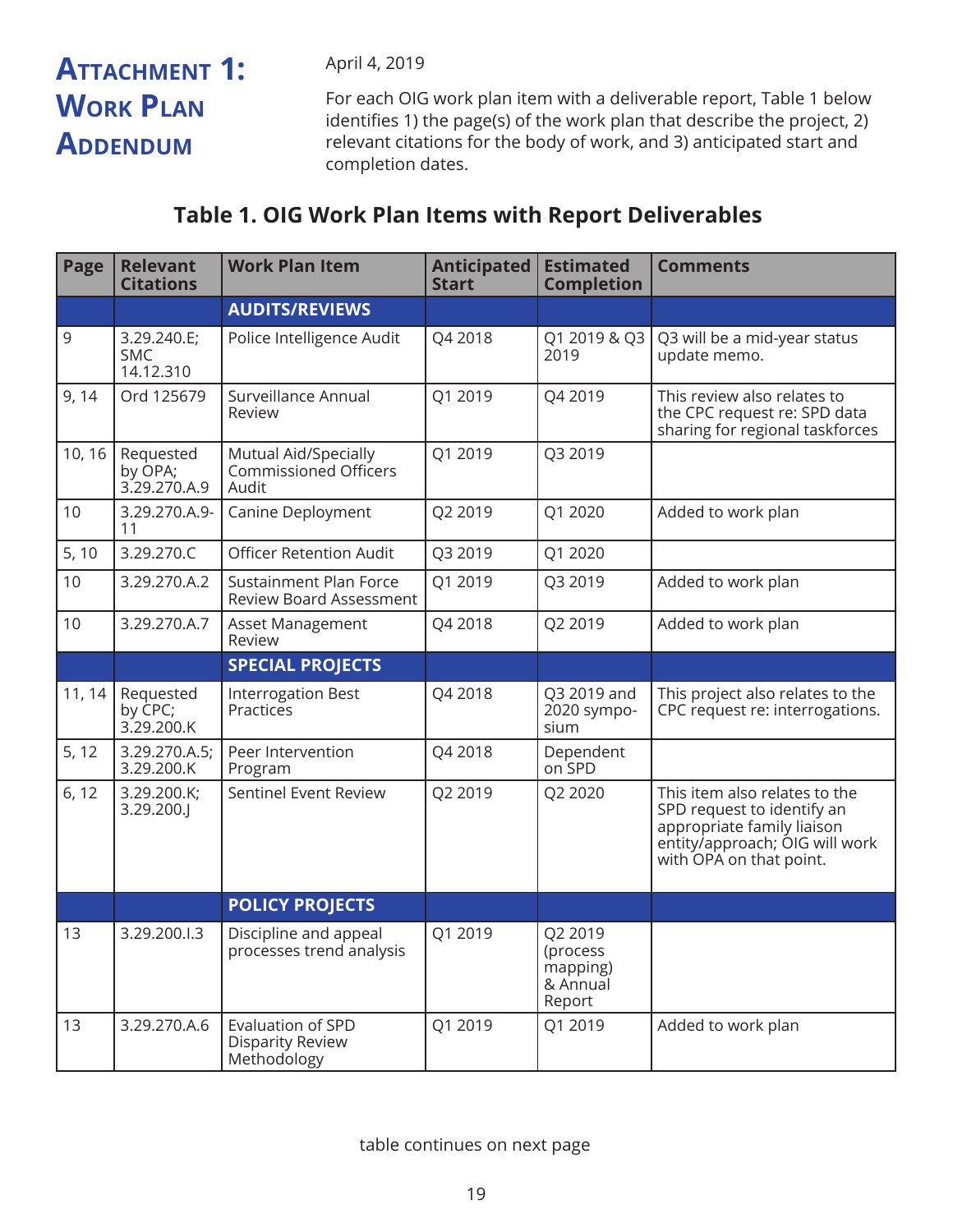# **Table 1, Continued. OIG Work Plan Items with Report Deliverables**

| <b>Page</b>    | <b>Relevant</b><br><b>Citations</b>        | <b>Work Plan Item</b>                                                                                                                    | Anticipated<br><b>Start</b> | <b>Estimated</b><br><b>Completion</b>             | <b>Comments</b>                                                                                                                                                                                      |
|----------------|--------------------------------------------|------------------------------------------------------------------------------------------------------------------------------------------|-----------------------------|---------------------------------------------------|------------------------------------------------------------------------------------------------------------------------------------------------------------------------------------------------------|
|                |                                            | <b>OPA OVERSIGHT</b>                                                                                                                     |                             |                                                   |                                                                                                                                                                                                      |
| 6              | 3.28.860                                   | OPA Auditor final report                                                                                                                 | Q4 2018                     | Early Q2 2019                                     |                                                                                                                                                                                                      |
| 3, 6           | 3.29.250.A                                 | Quarterly classification<br>review                                                                                                       | Q2 2019                     | Qtrly after<br>migration                          | Currently OIG is reviewing every<br>classification with the objective<br>of migrating to quarterly review                                                                                            |
| 3, 6           | 3.29.270.D;<br>3.29.200.F                  | OPA classification and<br>investigation reviews                                                                                          | Ongoing                     | See Annual<br>Report below                        | Under Ord 125315, former<br>OPA auditor reports are<br>incorporated into the annual<br>report.                                                                                                       |
|                |                                            | <b>ANNUAL REPORT</b>                                                                                                                     |                             |                                                   |                                                                                                                                                                                                      |
|                | 3.29.270.D.4;<br>3.29.410.G;<br>3.29.460.A | Recommendations for<br>changes in policies and<br>practices, collective<br>bargaining agreements,<br>City ordinances, and state<br>laws; | Ongoing                     | Annual<br>report; joint<br>CPC mid-year<br>report |                                                                                                                                                                                                      |
| 5, 10,<br>15   | 3.29.240.G;<br>3.29.270.D.6                | OIG review of officer-<br>involved shootings, in-<br>custody deaths, and other<br>cases of significant public<br>concern                 | Ongoing                     | Annual report                                     | OIG attends Force Review<br>Board weekly and officer-<br>involved shooting scene<br>investigations. OIG will also<br>assess the CPC request re:<br>Force Review Board for any<br>immediate concerns. |
| 7, 14          | 3.29.270.D                                 | Disproportionality or<br>other trends in inquests,<br>claims and lawsuits                                                                | Q1 2019                     | Annual report                                     | This item also relates to the<br>CPC request re: disparity<br>patterns in misconduct<br>inquests, claims, and lawsuits.                                                                              |
| $\overline{7}$ | 3.29.270.D.8;<br>Resolution<br>31753 §4    | OPA sworn and civilian<br>staff study                                                                                                    | Q1 2019                     | Annual re-<br>port; Q4 2019                       | Res. 31753 calls for a study<br>by Dec. 31, 2019, but OPA low<br>civilian hiring numbers through<br>mid-year will limit availability of<br>data.                                                     |